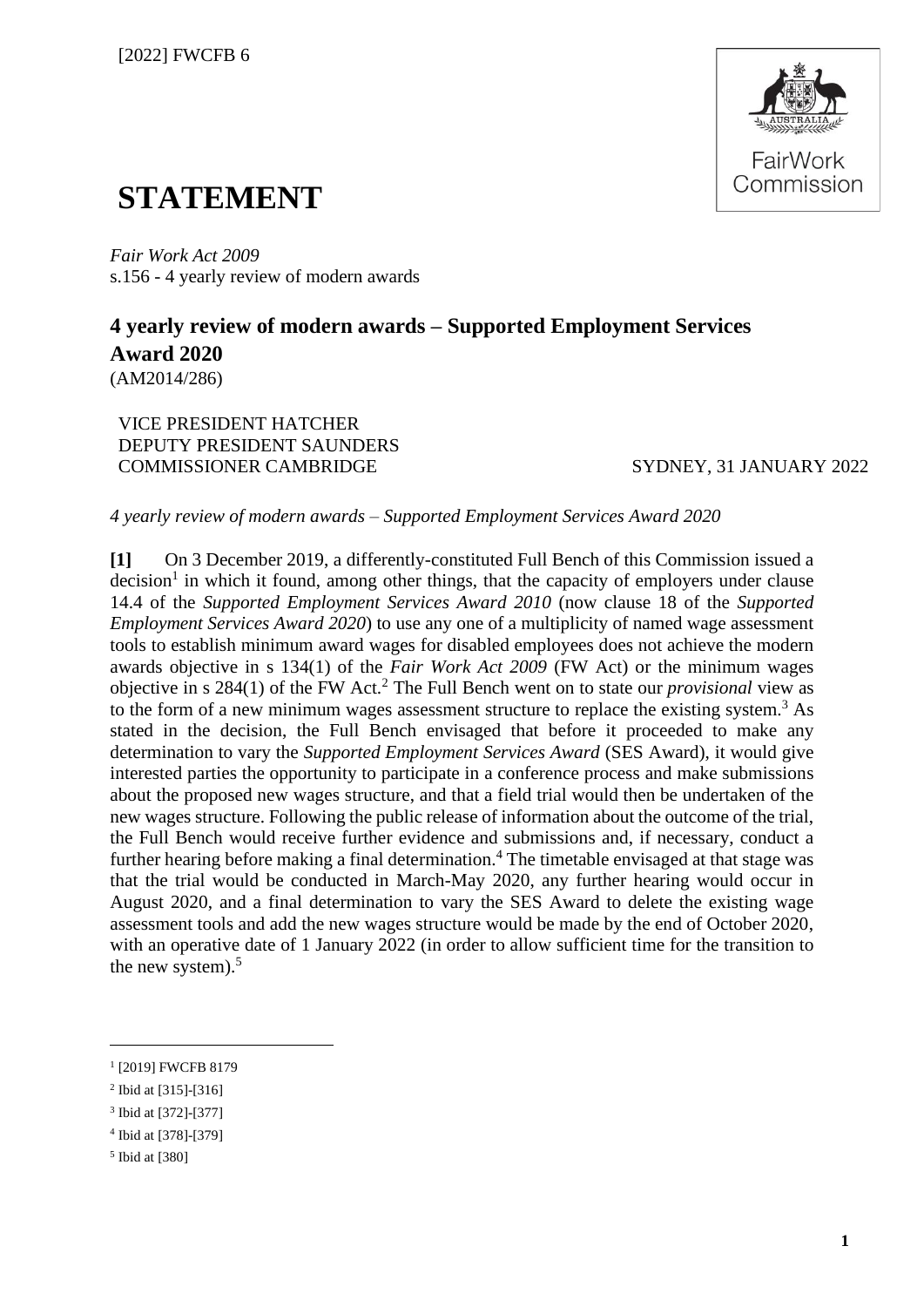**[2]** The Full Bench issued a statement on 21 January 2020<sup>6</sup> after a conference with the parties had been conducted following the 3 December 2019 decision. In its statement, the Full Bench made some relatively minor adjustments to the timetable,<sup>7</sup> identified some issues which parties had raised in relation to the drafting of the proposed new wages structure,<sup>8</sup> and recorded matters which had been agreed in relation to the conduct of the trial.<sup>9</sup>

**[3]** The Full Bench issued a further decision on 30 March 2020. <sup>10</sup> In that decision, the Full Bench resolved, for the purpose of the conduct of the trial only, the issues raised by the parties as to the drafting of the proposed new wages structure.<sup>11</sup> The Full Bench emphasised that these conclusions were not to be taken as representing its final view about the new wages structure which would ultimately be placed into the SES Award.<sup>12</sup> The Full Bench also said:

"[3] In a submission filed on 17 March 2020, the AED Legal Centre filed a lengthy submission expressing its opposition (on both jurisdictional and merit grounds) to the SES Award being varied to include any wages structure the same as or similar to that proposed in the principal decision. The premise of that submission is that the SES Award is to be varied to give effect to the new classification structure *prior to the commencement of the trial*. In that respect, at least, the submission is entirely misconceived. The purpose of the trial is to assist the Commission in determining whether the SES Award should be varied to include the wages structure we indicated we preferred in the principal decision. Participation in the trial is voluntary, and it is not necessary that the SES Award be varied in order to conduct it. As the timetable set out in paragraph [380] of the principal decision, as modified in paragraph [3] of the statement, was intended to make clear, we do not anticipate making any final variation to the wages structure in the SES Award until after the results of the trial are known and interested parties have been afforded a further opportunity to adduce further evidence and make further submissions. The current plan is that the final determination will not be made until 27 November 2020 and will not take effect until 1 January 2022. Accordingly, the matters raised in the AED Legal Centre's submission do not require consideration at this time."

**[4]** A Steering Committee was established to oversee the conduct of the trial. The Steering Committee was chaired by a member of the Commission, and involved representatives of interested industry parties and the Australian Government (Department of Social Services). The conduct of the trial was financially supported by the Department. ARTD Pty Ltd, an independent consultancy, was engaged to administer the trial, evaluate its outcome and prepare an evaluation report (Report).

**[5]** A number of intervening events caused considerable delay in the conduct of the trial and the preparation of the Report. The primary delaying factor was the onset of the COVID-19

<sup>9</sup> Ibid at [7]

 $12$  Ibid at [2]

<sup>6</sup> [2020] FWCFB 343

<sup>7</sup> Ibid at [3]

<sup>8</sup> Ibid at [5]-[6]

<sup>10</sup> [2020] FWCFB 1704

 $11$  Ibid at [4]-[5] and the attachment to the decision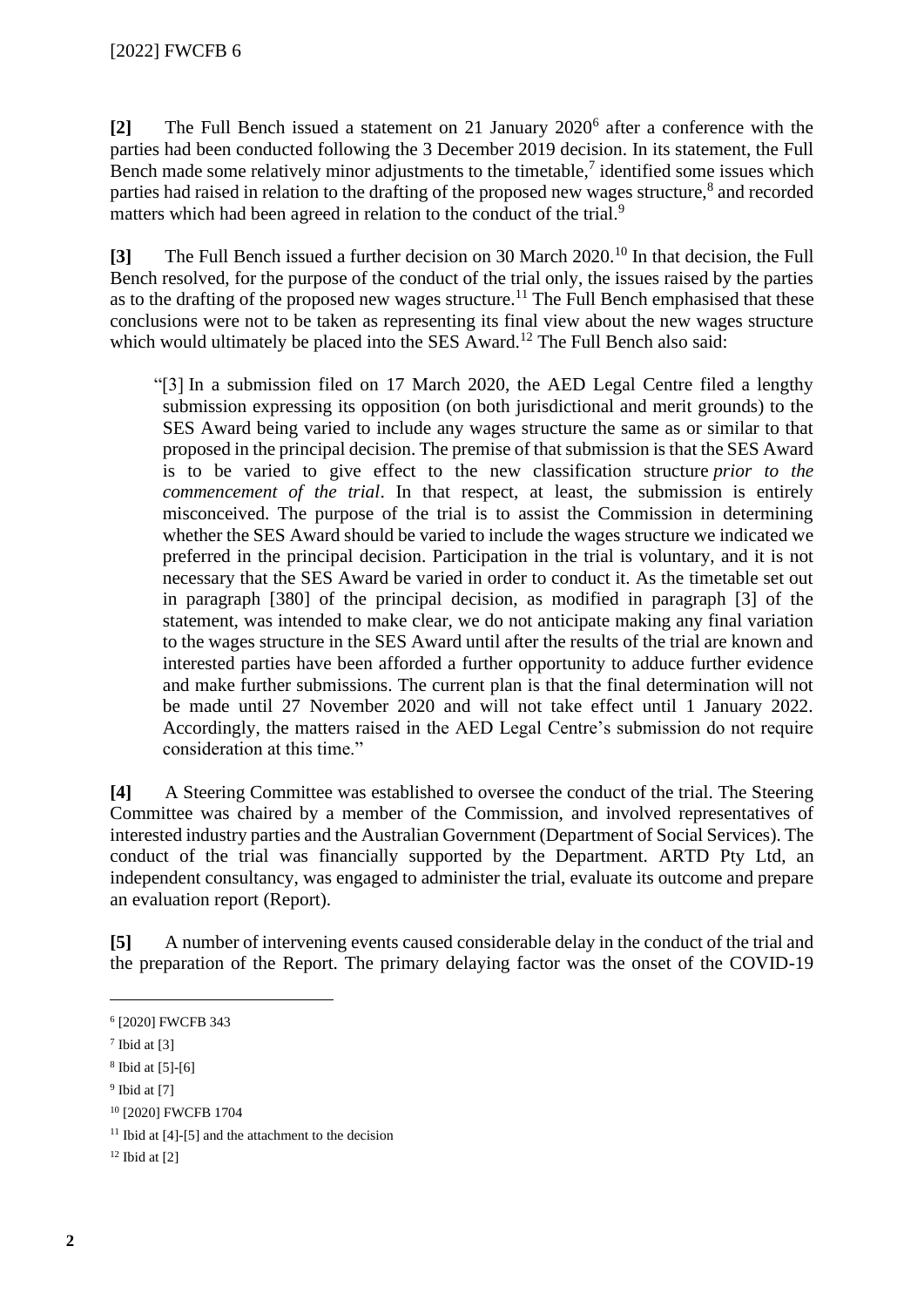pandemic, which caused many employers covered by the SES Award to close or limit their operations for long periods of time. There were also unanticipated difficulties which arose in the implementation and evaluation of the trial.

**[6]** Another intervening event was that the Association of Employees with a Disability Inc. (AED), which we understand to be the body which operates the AED Legal Centre referred to in paragraph [3] of the 30 March 2020 decision quoted above, made an application for judicial review of the Full Bench's decision of 3 December 2019. The application was dismissed by order of a Full Court of the Federal Court on 18 February 2021. The Court published its reasons on 15 March 2021.<sup>13</sup>

**[7]** ARTD Pty Ltd has now finalised the Report. A copy of the Report was provided to the Commission on 25 January 2022. The Report will be published on the Commission's website in conjunction with the publication of this statement.

**[8]** We now intend to undertake the final step in the process envisaged in the decision of 3 December 2019, namely to receive further evidence and submissions from the parties in light of the trial outcomes recorded in the Report and to make a final determination as to the new wages structure to be placed in the SES Award. We will conduct a directions hearing at **10.00 am AEDT** on **14 February 2022** in order to proceed with the further programming of the matter.

**[9]** We anticipate that the following issues are likely to be of significance in light of the trial outcomes in the Report:

- (1) The clarity and workability of the drafting of the new wages structure set out in the attachment to the 30 March 2020 decision.
- (2) The provisional quantum of the minimum wage rates for the proposed new Grade A and Grade B classifications set out in paragraph [372] of the 3 December 2019 decision.
- (3) The operative date for the new wages structure.

**[10]** However, this is not intended to limit the range of issues which may be raised by the parties. We also acknowledge that, assuming they are still pressed, it will be necessary for us to consider and determine the jurisdictional issues previously raised by the AED/AED Legal Centre.

**[11]** It is possible that a conference of the parties may serve to resolve or at least narrow the merit issues likely to arise in light of the Report. If interested parties wish to pursue this course,

<sup>13</sup> [2021] FCAFC 36, 305 IR 203